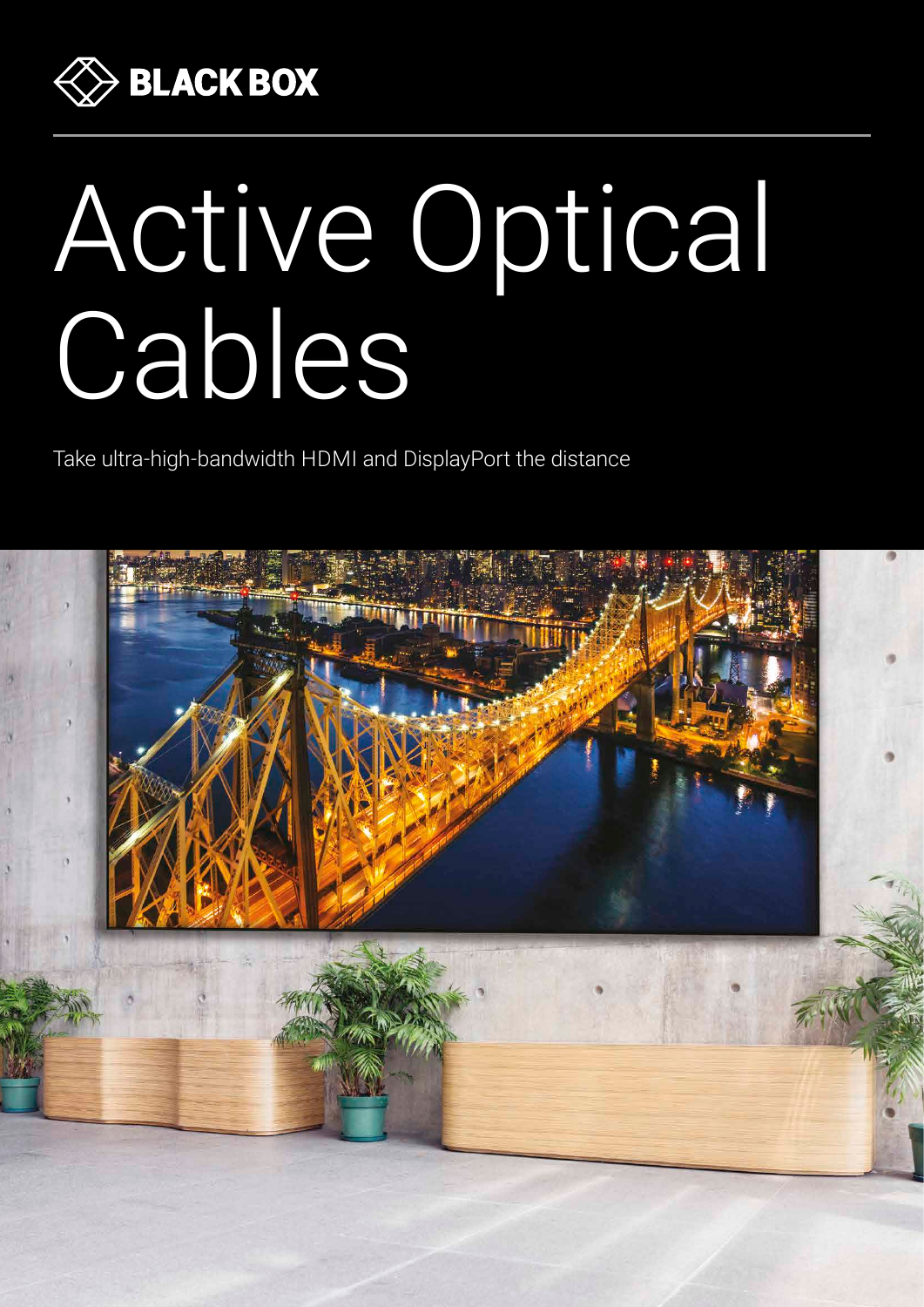# Introduction

Professional AV applications require seamless, low-profile, affordable video transmission solutions that can support today's ever-increasing ultra-high-bandwidth resolutions at extensive distances. Black Box Active Optical Cables (AOCs) provide an all-in-one, easy-to-install, ultra-reliable solution for Pro AV installations in control rooms, digital signage, healthcare, conference rooms or any other application where ultra-high-definition video signals need to extend over long distances.

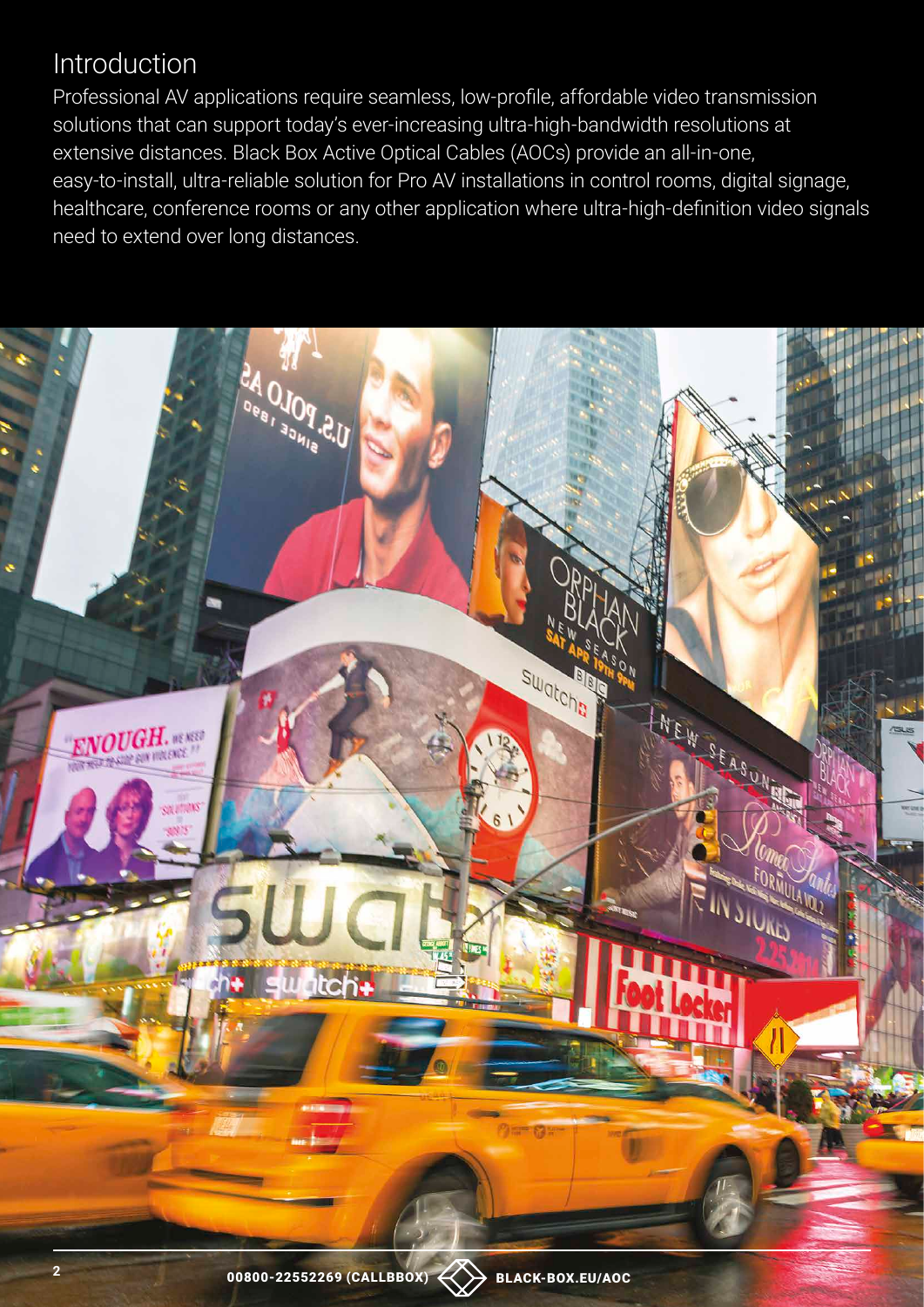# Benefits of Active Optical Cables

### Flawless Extension of Ultra-High-Bandwidth Video

Active Optical Cables utilise fibre-optic technology that supports expansive bandwidth and can easily handle the highest video resolutions available today. Fibre technology is built into the AOC connectors, converting the electrical signal from the source into optical for transmission over fibre, and then back to electrical for display on a monitor. Whether transmitting the ultra-high-definition 4K60 resolutions of today, the 8K60 resolutions of tomorrow or even higher resolutions in the future, AOCs can flawlessly extend the signal hundreds of metres.

### Amazing Audio Quality

Active Optical Cable provides immersive audio quality that is essential for AV applications. These cables support PCM 8-Channel, DTS-HD and Dolby Digital True HD Surround Sound audio for theater quality sound. Additionally, AOCs can transmit up to 32 audio channels with a 1536 kHz sampling rate, and HDMI AOCs support Audio Return Channel (ARC).

### Plug and Play, Premium Reliability

In addition to supporting the highest bandwidth at the longest distances, Active Optical Cables are also an ultrareliable, all-in-one solution that is simple to install. There is no software, external power or additional hardware needed for an AOC to work. It's as easy as installing a common HDMI cable at home. Combine this all-in-one design with the superior resistance to EMI/RFI interference that comes with fibre optics, and you can count on AOCs to provide guaranteed, 24/7 performance without any momentary signal losses or delays.

### Hybrid Fibre/Copper Construction

Black Box Active Optical Cables feature a hybrid copper/fibre design ideal for Pro AV applications. These cables contain a combination of copper and fibre, where the fibre cabling transmits the high-bandwidth data while the lower-bandwidth CEC, DDC, EDID and HPD signals are transmitted over copper, along with the power. This construction allows these AOCs to receive their power from the source, similar to a traditional copper AV cable, and eliminates the need for a bulky external power supply.

### Low Profile, Thin and Flexible

With a super-thin fibre-optic profile, Active Optical Cables fit easily behind today's ultra-thin displays. And since they need no external power, there are no bulky power supplies requiring install modifications to hide. Active Optical Cables are also extremely flexible and come with a superior bend radius that makes them easy to pull through tight spaces and navigate around corners and bends. In addition, AOCs are significantly lighter than standard copper cabling: Five metres of copper cable weighs approximately one kilogram, while 10 metres of AOC weighs less than 300 grams. This puts much less stress on your equipment and infrastructure when making long-distance connections that run through ceilings and walls.

### Outstanding Video Quality

Active Optical Cables can extend HDMI 2.0 up to 4096 x 2160 at 60 Hz (4:4:4) and DisplayPort 1.4 up to 7680 x 4320 at 60 Hz (4:2:0) hundreds of metres. These cables are compatible with HDCP 2.2, EDID, CEC and DDC, 21:9 cinema aspect ratios, as well as 3D visual effects, to ensure the end-to-end video quality professional AV applications require. They also support high-dynamic-range (HDR) video, ensuring an expansive contrast ratio and perfect colour accuracy with 48-bit colour depth.

### Full Compliance with the Latest HDMI and DisplayPort Standards

High-end AV applications don't just need the best video resolutions, but a solution that can display them while also providing the features necessary to support their content. Active Optical Cables do just that, providing 4K60 and 8K60 video resolutions while also supporting the full feature set of the HDMI 2.0 and DisplayPort 1.4 specifications. They also have the ability to support future generations of HDMI and DisplayPort specifications as they expand to even higher resolutions.

## Download Our White Paper:

Active Optical Cables: Ultra-High-Definition Solutions for the Professional AV Applications of Today and Tomorrow

### [BLACK-BOX.EU/WHITEPAPERS](http://www.black-box.eu/whitepapers)

00800-22552269 (CALLBBOX) [BLACK-BOX.EU/AOC](http://www.black-box.eu/aoc) **<sup>3</sup>**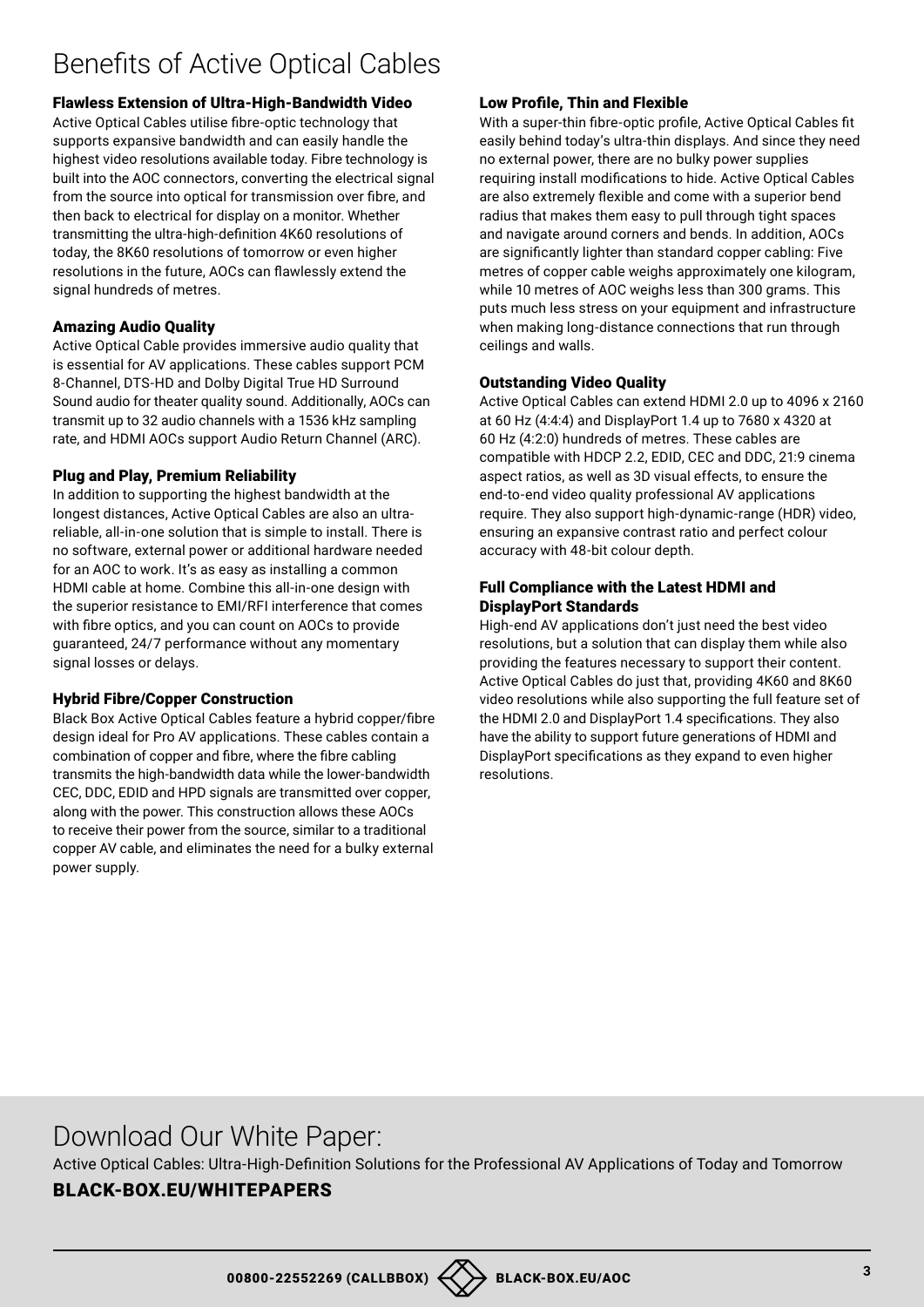**Standard copper video cables** are the typical choice for transmitting AV signals short distances. However, as resolutions reach 4K60, copper cabling starts getting bulkier, and achieving a standard distance of 5 metres becomes increasingly difficult. This problem will only get worse as 8K solutions become more common, and as video resolutions continue to expand, copper cables will either have to get shorter or become so big, inflexible and pricey that they will no longer be an attractive solution.



**Active copper extender cables** can achieve longer distances and support UHD video resolutions, making them suitable for mid-range installations where resolutions don't exceed 4K30, and routing through ceilings and walls is not required. But these solutions are also bulkier and become increasingly expensive at longer distances. They also contain equalisation controls for video adjustment that can sometimes be temperamental and often require external power to work.



**AV extenders** are available today that support video resolutions up to 4K60 at extended distances. They require a transmitter at the source, a receiver at the screen, and external power supplies, making a clean or space-saving installation difficult. The additional connections also add more potential points of failure. They can utilise either copper or fibre cabling to connect the transmitter and receiver, with copper typically maxing out at 100 metres, while fibre cabling can get into the kilometres. As resolutions reach 4K60 and beyond, the distances shrink while the extenders become much more expensive.



**Active Optical Cables (AOC)** are the all-in-one cable solution that provides ultra-high-bandwidth data transmission over short and long distance. As the video resolutions get higher, the AOC cabling stays the same ultra-thin size, and the distances it can extend a signal do not change. AOCs can extend HDMI 2.0 up to 4K60 Hz (4:4:4) and DisplayPort 1.4 up to 8K60 (4:2:0) hundreds of metres, and do not require bulky external power supplies. On top of that, the minimal points of failure in a single cable solution and the ultra-high immunity to EMI/RFI interference ensure flawless quality that keeps your signal up 24/7.



# Black Box AV Expert Tip

Active Optical Cables from Black Box feature connectors that are clearly marked source and display, which makes installation quick and easy. Connect the source connector to the source and the display connector to the display, and you are ready to transmit UHD content.

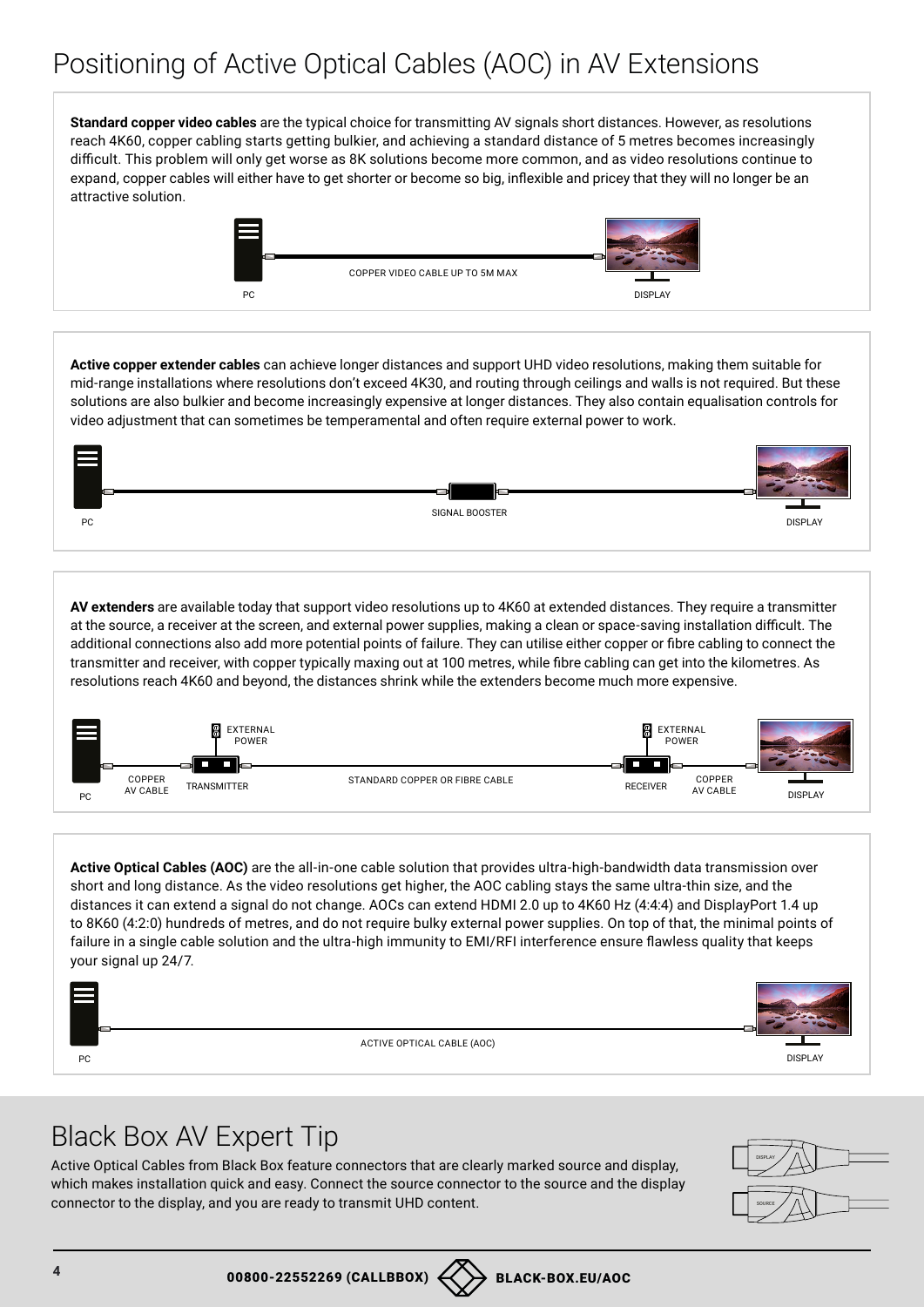**AV extenders that combine extension with splitting and/or switching** are even more complex and expensive, requiring numerous devices to accomplish the desired result. A copper or fibre AV extender solution with a splitter and/or switch built into the transmitter unit would be required, along with multiple receiver units to connect to all of the monitors. If that kind of solution is not available, one would have to combine a standard splitter or switch with multiple extender kits to get the same result but with a much higher risk of incompatibility problems.



**Active Optical Cables (AOCs)** are not only used to connect a single source to a single display but can also be utilised in applications that call for splitting and/or switching. Active Optical Cables make this type of setup much easier by connecting directly to a standard HDMI splitter or switch, just like a normal passive cable. You do not need any special transmitter or receiver hardware, and the only additional points of failure are between the splitter/switch ports and the connected AOCs.

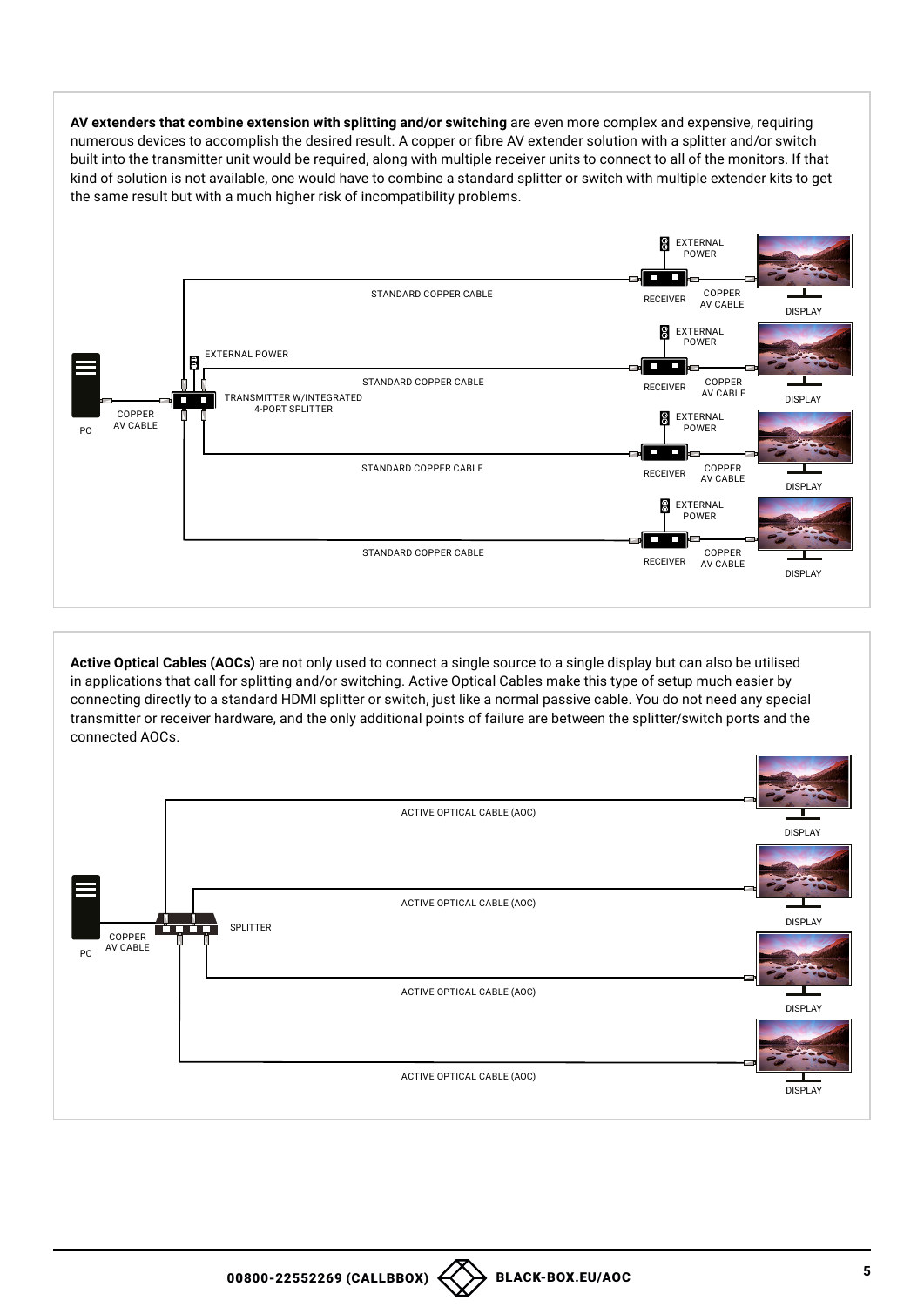## Active Optical Cable (AOC) in AV Applications



### Digital Signage

The most discrete solution to connect media players or any other AV source to 4K or 8K displays. AOCs have no need for power supplies or bulky extender units that won't fit behind today's ultra-thin screens.



### Control Rooms

Flawless 24/7 functionality with no risk of momentary lapses in signal. Active Optical Cables easily extend uncompressed 4K60 HDMI or 8K60 DisplayPort AV signals between the remote UHD source and the display.



### Medical Imagery

Deliver MRI or X-ray images to doctors' meeting rooms or the OR with precise, lossless image reproduction. Due to their high EMI/RFI immunity and absence of external power supplies, AOCs are superior to alternative solutions, such as AV extenders, in these applications.



### Video Walls

Connect remote UHD sources to your video switch or video wall controller without impacting video quality. This all-in-one cable solution allows for a clean installation without extender units and their power supplies.



### Meeting Rooms

Bridge the distance between the displays in your meeting rooms and existing hardware, such as video switchers, video splitters or computers. The thin, flexible AOC can be routed behind displays with minimal visibility and is easy to install in tight spaces with corners and bends.



# **Transportation**

Bring UHD video and audio from far away to your displays, so you can monitor traffic and delays. Designed using LSZH jacketing that limits exposure to harmful chemicals in congested, high-traffic areas in the event of a fire.

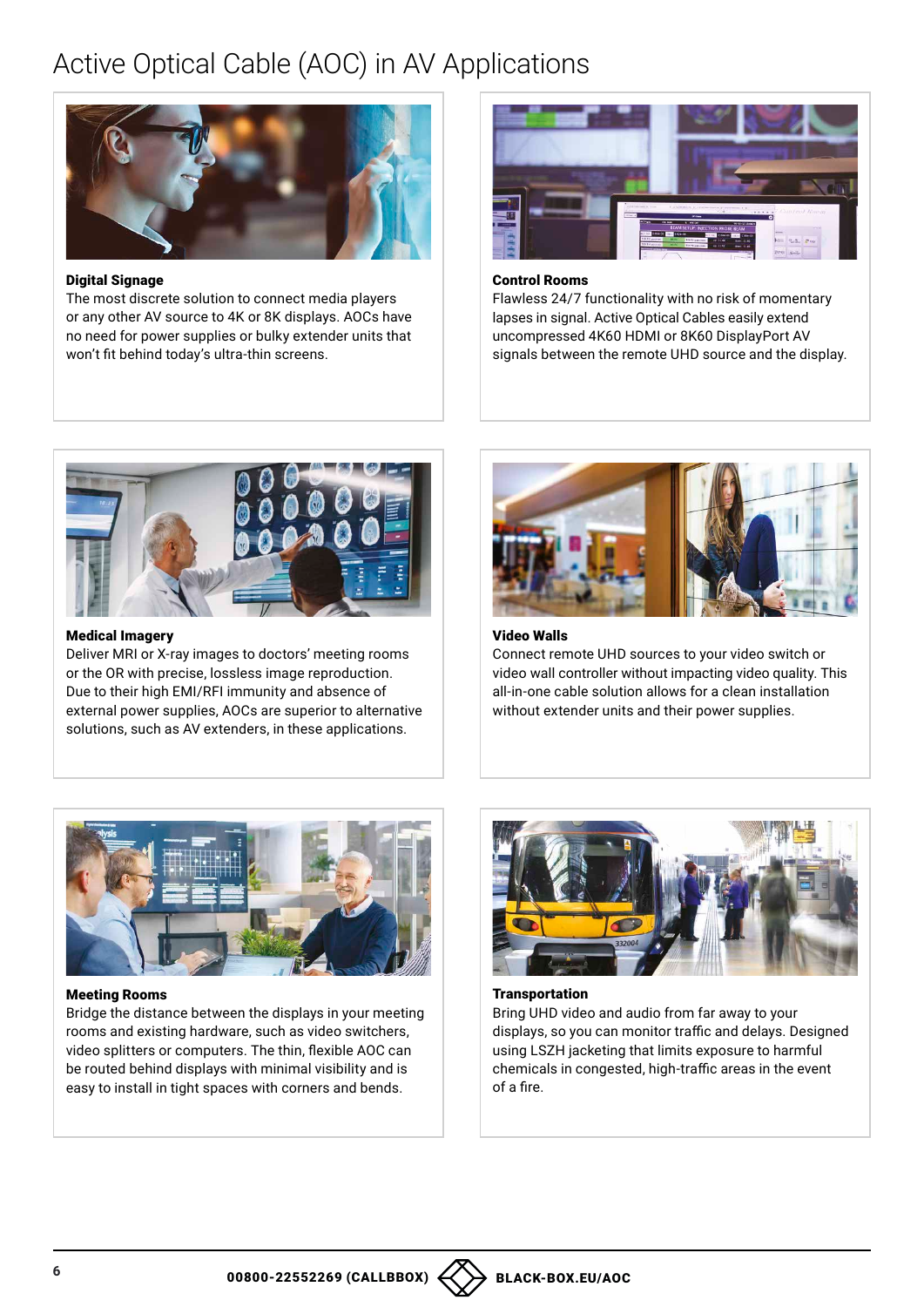

### HDMI 2.0 Active Optical Cable 4K60 4:4:4

### Features

### **Video/Audio**

- Full HDMI 2.0 compliance with 4096 x 2160/3840 x 2160 (4K)@ 60 Hz 4:4:4 resolutions up to 100 metres
- 30-/36-/48-bit deep colour
- Data transfer rates up to 18 Gbps
- EDID/CEC/DDC and HDCP 2.2 conform
- Delivers dual video streams to compatible displays
- 21:9 cinema aspect ratio and BT.2020 colorimetry
- Compliant with category 2 specifications 600-MHz clock frequency
- Up to 32 audio channels with a 1536 kHz sampling rate • Supports up to eight PCM channels, DTS-HD Master and
- Dolby Digital True HD surround sound audio
- Delivers multi-stream audio to up to four users
- Compatible with Audio Return Channel (ARC)

### **Physical**

- Gold-plated, zinc-alloy HDMI connectors for enhanced durability and performance
- OM3 fibre technology greatly reduces EMI/RFI emissions
- Triple-shielding further protects against interference for optimal signal quality
- Hybrid construction utilises both fibre and copper to supply power
- Extended temperature range from 0° to 70° C for installations in harsh environments or manufacturing floors
- LSZH jacket complies with fire protection regulations and increases the safety of employees in the event of a fire
- Available in multiple standard lengths from 10 to 100 metres
- Three-year Double Diamond warranty

| <b>HDMI 2.0 Active Optical Cable</b> | <b>Part Number</b> |
|--------------------------------------|--------------------|
| 10-Metre Cable                       | AOC-HL-H2-10M      |
| 15-Metre Cable                       | AOC-HL-H2-15M      |
| 30-Metre Cable                       | AOC-HL-H2-30M      |
| 50-Metre Spool                       | AOC-HL-H2-50M      |
| 100-Metre Spool                      | AOC-HL-H2-100M     |



### DisplayPort 1.4 Active Optical Cable 8K60

### Features

### **Video/Audio**

- DisplayPort 1.4 compliance with 7680 x 4320 (8K) @ 60 Hz 4:2:0 resolutions up to 100 metres
- 30-/36-/48-bit deep colour
- Data transfer rates up to 32.4 Gbps
- EDID/CEC/DDC and HDCP 2.2 conform
- Delivers dual video streams to compatible displays
- 21:9 cinema aspect ratio
- Supports BT.2020 colorimetry
- Supports up to 32 audio channels with a 1536 kHz sampling

### **Physical**

- Gold-plated, latching DisplayPort connectors for enhanced durability and performance
- OM3 fibre technology greatly reduces EMI/RFI emissions
- Triple-shielding further protects against interference for optimal signal quality
- Hybrid construction utilises both fibre and copper to supply power
- Extended temperature range from 0° to 70° C for installations in harsh environments or manufacturing floors
- LSZH jacket complies with fire protection regulations and increases the safety of employees in the event of a fire
- Available in multiple standard lengths from 10 to 100 metres
- Three-year Double Diamond warranty

| <b>DisplayPort 1.4 Active Optical Cable</b> | <b>Part Number</b> |
|---------------------------------------------|--------------------|
| 10-Metre Cable                              | $AOC-HI-DP4-10M$   |
| 15-Metre Cable                              | $AOC-HI-DP4-15M$   |
| 30-Metre Cable                              | AOC-HL-DP4-30M     |
| 40-Metre Spool                              | AOC-HL-DP4-40M     |
| 50-Metre Spool                              | AOC-HL-DP4-50M     |
| 100-Metre Spool                             | AOC-HL-DP4-100M    |